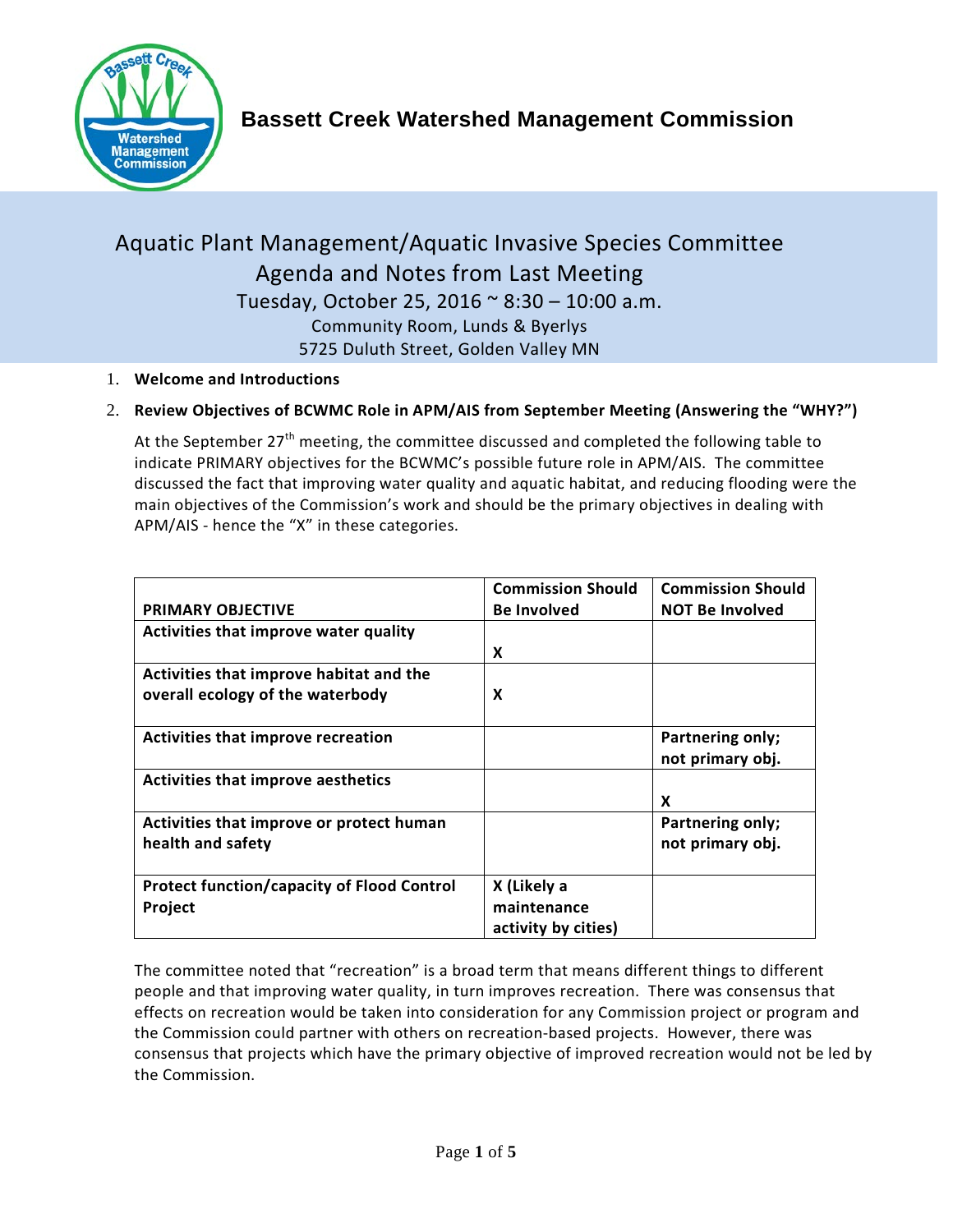It was noted that improved aesthetics may be an outcome of some Commission projects but that they wouldn't be considered an objective of a Commission project and it was noted the Commission doesn't have the statutory authority to focus on aesthetics.

Improving or protecting human health and safety was added as a possible objective due to blue green algae blooms and dense aquatic plants tangling swimmers. Again, there was consensus that the Commission wouldn't lead a project with a primary objective to improve or protect human health and safety, but may partner with others.

Finally, it was noted that dense vegetation may decrease the functionality of flood control structures. Since the Commission is charged with maintaining its Flood Control Project structures, this was added as a possible reason to take the lead on an APM project. (Although it was also noted that vegetation management is typically a city responsibility.)

The committee then reviewed a map and description of the different classifications of waterbodies in the watershed (to help consider the "WHERE"):

- A. Priority 1 Lakes- "MDNR Public Waters" Lakes, greater than 10 acres, with public access or adjacent to public land
- B. Priority 2 Lakes "MDNR Public Waters" Lakes, greater than 10 acres, without public access or adjacent to public land
- C. Priority 1 Streams "MDNR Public Waters" Watercourses
- D. MDNR Public Waters, no BCWMC priority
- E. Non-MDNR Public Waters, no BCWMC priority

The committee also reviewed the locations of different AIS already within the watershed and in nearby waterbodies (to help consider the "WHAT"):

Species already known in BCWMC:

- A. Curly-leaf Pondweed in lakes Crane, Lost, Medicine, Northwood, Parkers, Sweeney, Twin, Westwood, Wirth; and Main Stem Bassett Creek at Irving Avenue
- B. Eurasian Watermilfoil in Medicine Lake, Parkers Lake, Wirth Lake
- C. Yellow Iris in Sweeney Lake
- D. Chinese Mystery Snail in several ponds in Golden Valley
- E. Carp in Sweeny Lake, Twin Lake, Medicine Lake and likely several other lakes and streams
- F. Purple loosestrife : ubiquitous
- G. Hybrid cattails: ubiquitous

Species in nearby waterbodies: Zebra mussels, Flowering rush, Starry stonewort

#### 3. **Continue to Discuss Possible Commission Roles per Activity (Answering the "HOW?")**

At the September meeting the committee discussed and began completing the table on the following pages to indicate how the Commission **should** be involved with various activities.

The committee should continue its work to complete the table. A column was added indicating activities that are already performed by others in the watershed. The committee can and should concentrate on where gaps exist and determine if the BCWMC should fill those gaps.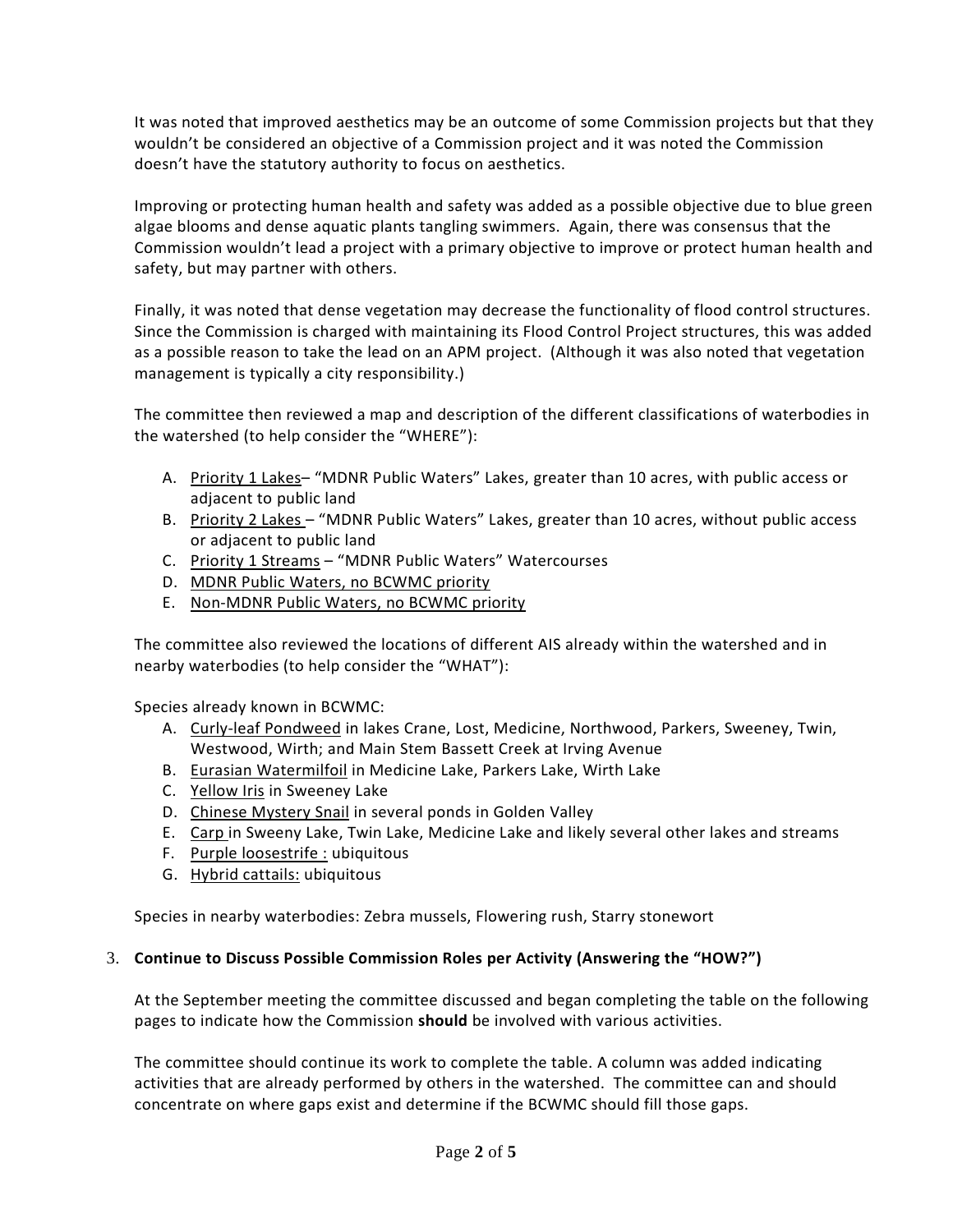|                 |                                                               | <b>Current Activity by Others</b>                                                                                                                                                                                                                                                                            | <b>Commission Role</b>                                                                                                                            |                                                                                            |                                 |                |
|-----------------|---------------------------------------------------------------|--------------------------------------------------------------------------------------------------------------------------------------------------------------------------------------------------------------------------------------------------------------------------------------------------------------|---------------------------------------------------------------------------------------------------------------------------------------------------|--------------------------------------------------------------------------------------------|---------------------------------|----------------|
|                 | <b>Activity</b>                                               |                                                                                                                                                                                                                                                                                                              | <b>Take Lead</b>                                                                                                                                  | Cooperate w/ Others                                                                        | Only<br>Provide<br><b>Funds</b> | <b>No Role</b> |
|                 | Early detection training (including<br>volunteer recruitment) | MDNR and Hennepin Co.<br>training programs                                                                                                                                                                                                                                                                   |                                                                                                                                                   | X - BCWMC could help<br>recruit volunteers for<br>training                                 |                                 |                |
| Early Detection | Early detection monitoring                                    | TRPD does ED monitoring<br>on Medicine Lk. for zebra<br>mussels (could use help in<br>expanding program)<br>MPRB does ED monitoring<br>on Wirth Lake<br>Henn. Co. has grant \$ to<br>expand ED monitoring.<br>BCWMC surveys aq. plants<br>every 3 yrs.<br>TRPD performs aq. plant<br>surveys on Medicine Lk. | X - BCWMC could<br>perform ED<br>monitoring w/ Co.<br>grant funds $-$<br>including zebra mussel<br>detection and<br>expanded aq. plant<br>surveys | X - BCWMC could<br>cooperate with TRPD<br>and Lake Assoc. to<br>expand ED monitoring       |                                 |                |
| Rapid Response  | Develop rapid response plan of<br>action                      | Hennepin Co. has grant<br>funding for developing<br>rapid response plan.<br>MPRB has Zebra Mussel<br>Action Plan (Wirth Lk)                                                                                                                                                                                  | X - BCWMC should<br>develop rapid<br>response plan of<br>action                                                                                   |                                                                                            |                                 |                |
|                 | Rapidly responding to new<br>infestation                      | MDNR works with locals to<br>implement rapid response.                                                                                                                                                                                                                                                       | X - BCWMC could take<br>lead to hire<br>contractors, provide<br>technical expertise,<br>and lead effort with<br>funding & partners                | $X - Will$ take<br>cooperation from<br>others to implement<br>plan of action, if<br>needed |                                 |                |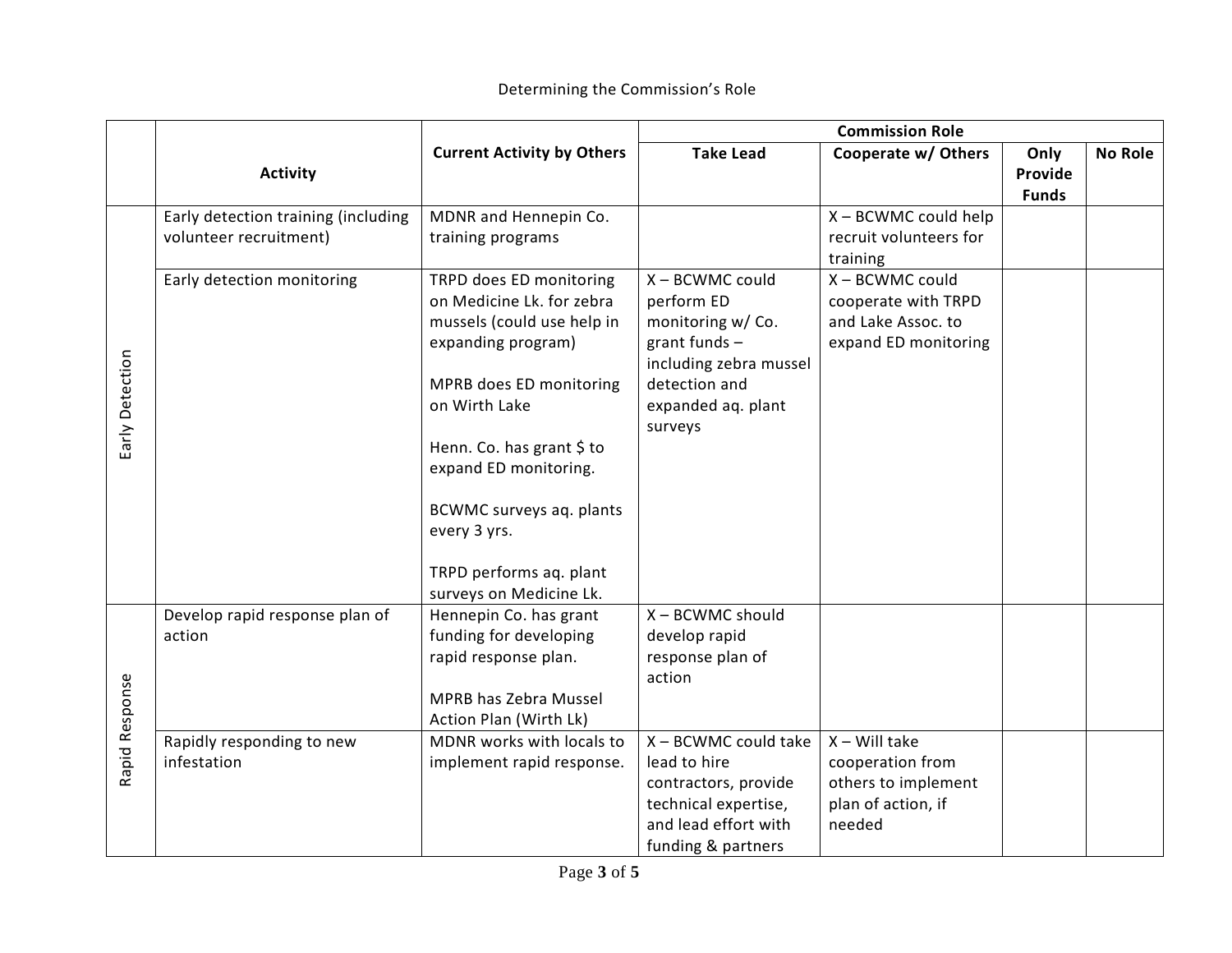|            |                                                                                             |                                                                                              | <b>Commission Role</b> |                     |                                 |                |
|------------|---------------------------------------------------------------------------------------------|----------------------------------------------------------------------------------------------|------------------------|---------------------|---------------------------------|----------------|
|            | <b>Activity</b>                                                                             | <b>Current Activity by Others</b>                                                            | <b>Take Lead</b>       | Cooperate w/ Others | Only<br>Provide<br><b>Funds</b> | <b>No Role</b> |
| Studies    | Pathways analysis/vulnerability<br>assessment                                               | Henn Co. analyzed AIS risk<br>from pet stores & nurseries                                    |                        |                     |                                 |                |
|            |                                                                                             | Henn Co. has grant funding<br>for developing pathways<br>analysis                            |                        |                     |                                 |                |
|            | Inventory (species, current<br>management activities)                                       | (See early detection<br>monitoring) TRPD, MPRB,<br>BCWMC perform aq. plant<br>surveys        |                        |                     |                                 |                |
|            | Plan development (prevention<br>plan or management plan)                                    | <b>MPRB has Zebra Mussel</b><br>Action Plan (applies to<br>Wirth Lk)                         |                        |                     |                                 |                |
| Prevention | Boat launch/access management<br>(inspections, washing stations,<br>compost bins, closures) | TRPD performs inspections<br>at Medicine Lk. launches<br>MPRB closed Wirth Lk.<br>launch     |                        |                     |                                 |                |
|            | Education (signage, articles,<br>literature, etc.)                                          | TRPD, lake associations,<br>MPRB - each provide some<br>AIS education                        |                        |                     |                                 |                |
|            | Advocating for/assist with policy<br>changes (Legislative, ordinances,<br>rules)            | MPRB policy: all<br>contractors, partners, staff<br>must have AIS<br>identification training |                        |                     |                                 |                |